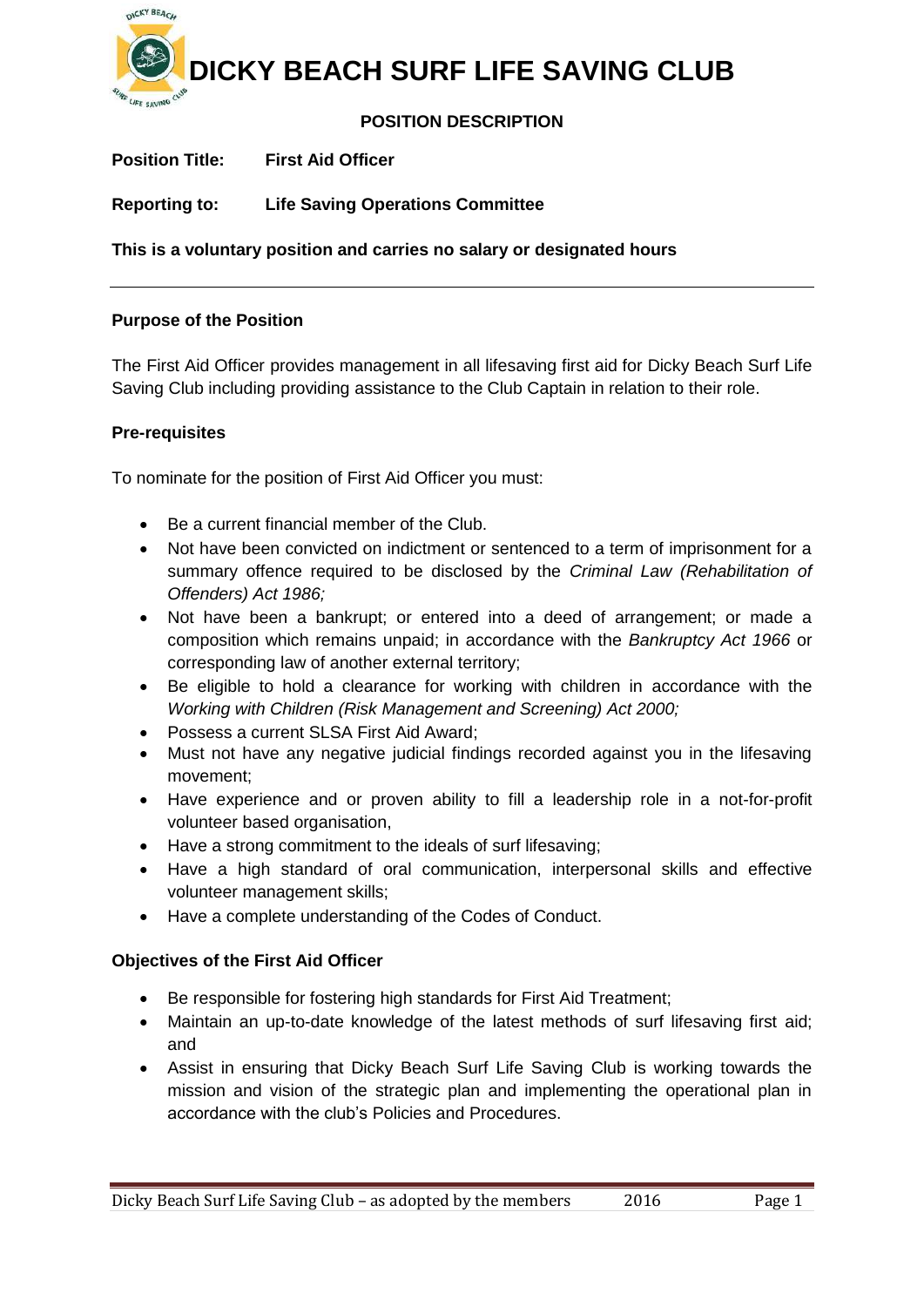# **Responsibilities and duties**

- Maintain adequate stocks of approved first aid material and equipment provided approval of the Surf Life Saving Operations Committee for the purchase of materials is obtained;
- Conduct an annual maintenance check of all club defibrillators, prior to the commencement of each patrolling season;
- Maintain the First Aid Room in a clean and orderly condition and for that purpose may, with the approval of the Club Captain, call on the services of any member;
- In liaison with the Chief Training Officer, organise and arrange instruction for First Aid Awards in conjunction with the Association SLSA;
- Submit an annual budget to the Surf Lifesaving Operations Committee prior to 1st March each year;
- Keep a record of names and addresses of patients treated for major First Aid and also a record of the number of patients treated for minor First Aid;
- Liaise with the Club Captain to ensure each patrol has sufficient members with appropriate award qualifications to provide patrol readiness;
- Submit a written report to each Surf Life Saving Committee Meeting;
- Be active in ensuring compliance with the Child and Youth Risk Management Strategy and all Codes of Conduct;
- Observe and encourage others to comply with the Constitution; By-Laws; and Policies and Procedures as prescribed in the Policies and Procedures Manual, including providing reports and other requested information on the appropriate reporting templates.

## **Skills and Experience**

Minimum three (3) years general lifesaving involvement; and Experience working in a volunteer organisation, preferably with surf lifesaving.

# **Personal Qualities**

- Good written and verbal communication skills;
- Ability to work with others;
- Neat and tidy presentation;
- Ability to prioritise tasks and handle multiple job workloads;
- Attention to detail; and
- Ability to adapt to a changing environment.

## **Relationships**

| With                      | <b>Purpose</b>                            |
|---------------------------|-------------------------------------------|
| 1.President               |                                           |
| 2.Club Captain            | Provide Strategic input to all functional |
| 3. Chief Training Officer | areas of the club                         |
| 4.Surf Sports Officer     |                                           |

#### **Re-election Period**